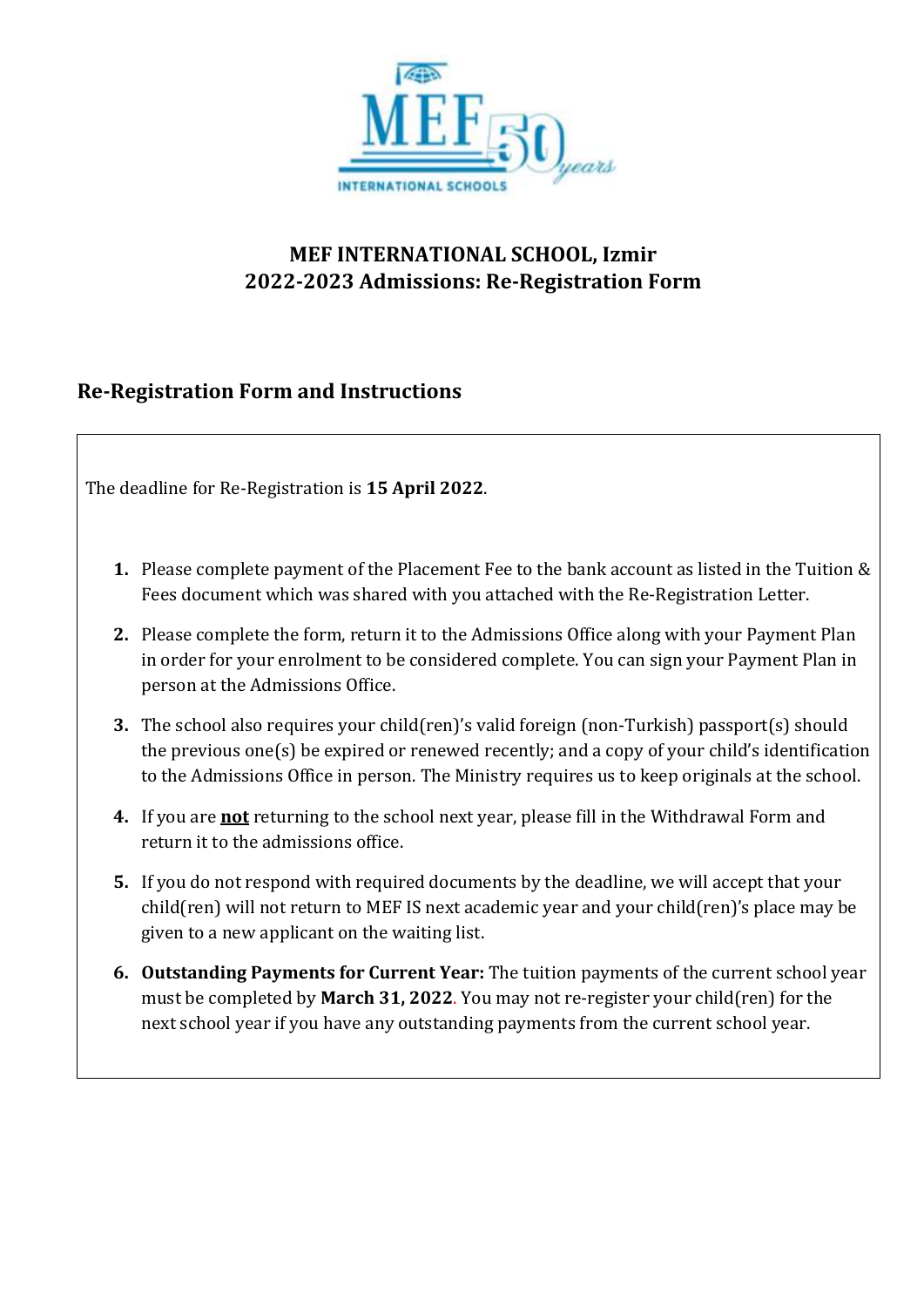

## **STUDENT INFORMATION**

Please provide the information requested in the box next to each heading. Please use BLOCK letters.

|                                 | <b>TR Residence ID Number</b>                      |  |
|---------------------------------|----------------------------------------------------|--|
| F                               | <b>Given Names and Surname</b>                     |  |
|                                 | <b>Father's Name</b>                               |  |
| $\mathbf R$<br>$\mathbf S$<br>T | <b>Mother's Name</b>                               |  |
|                                 | <b>Name of Legal Guardian</b>                      |  |
| $\mathbf C$<br>H                | Date of Birth / Place of Birth                     |  |
| L<br>D                          | Date of initial registration at MEF IS (first day) |  |
|                                 | Year Level for the 2022-2023 school year           |  |

|                         | <b>TR Residence ID Number</b>                      |  |
|-------------------------|----------------------------------------------------|--|
| S<br>E                  | <b>Given Names and Surname</b>                     |  |
| $\mathbf C$<br>$\Omega$ | <b>Father's Name</b>                               |  |
| N<br>D                  | <b>Mother's Name</b>                               |  |
| $\mathbf C$             | <b>Name of Legal Guardian</b>                      |  |
| H<br>D                  | Date of Birth / Place of Birth                     |  |
|                         | Date of initial registration at MEF IS (first day) |  |
|                         | Year Level for the 2022-2023 school year           |  |

|             | <b>TR Residence ID Number</b>                      |  |
|-------------|----------------------------------------------------|--|
| T<br>H      | <b>Given Names and Surname</b>                     |  |
| $\bf{R}$    | <b>Father's Name</b>                               |  |
| D           | <b>Mother's Name</b>                               |  |
| $\mathbf C$ | <b>Name of Legal Guardian</b>                      |  |
| H<br>L<br>D | Date of Birth / Place of Birth                     |  |
|             | Date of initial registration at MEF IS (first day) |  |
|             | Year Level for the 2022-2023 school year           |  |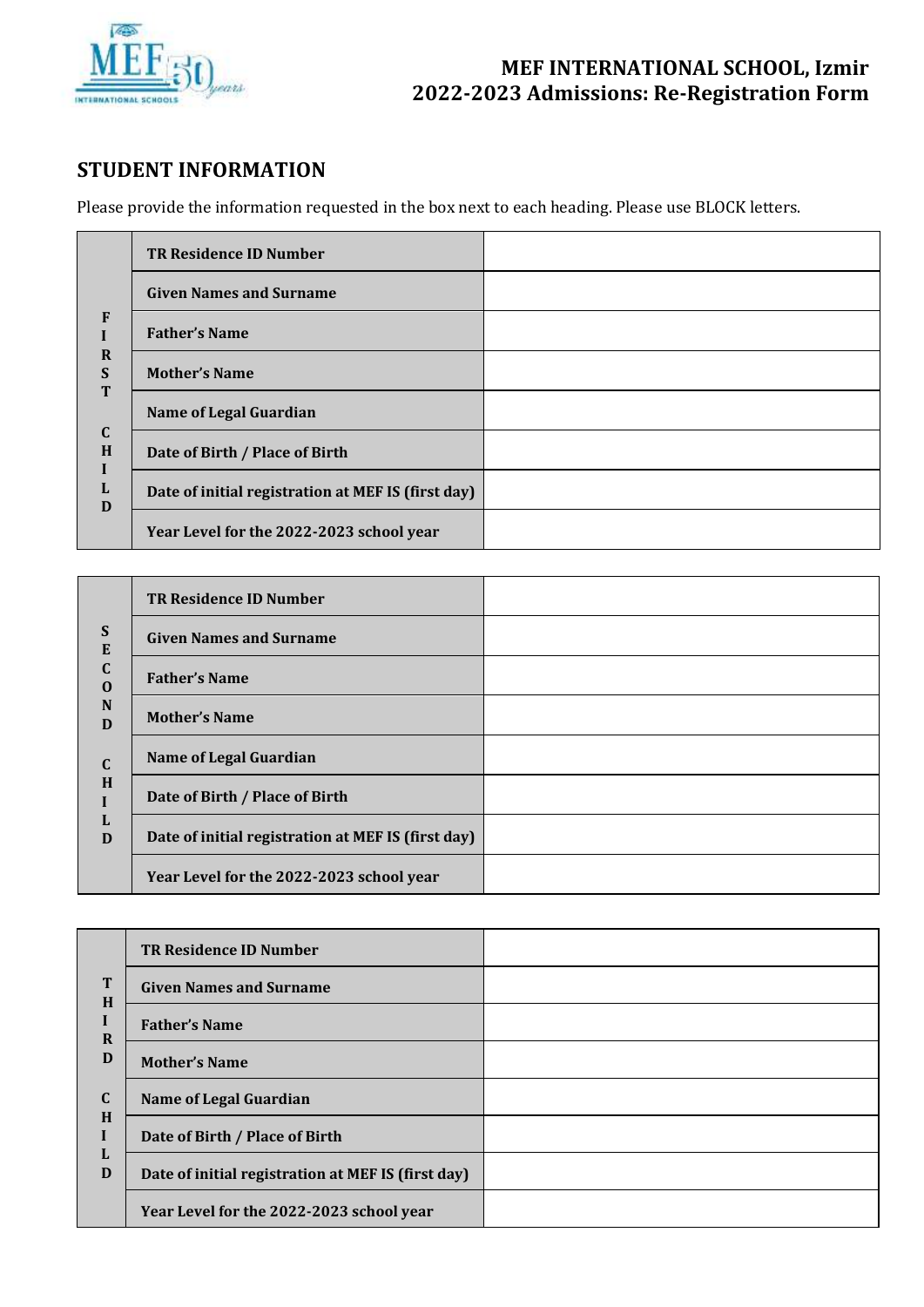

### **PARENT INFORMATION**

Please provide the information requested in the box next to each heading. Please use BLOCK letters.

| <b>Father's Information</b>             |                                                                                                        |  |
|-----------------------------------------|--------------------------------------------------------------------------------------------------------|--|
| <b>TR Residence ID Number</b>           |                                                                                                        |  |
| <b>Given Names and Surname</b>          |                                                                                                        |  |
| <b>Occupation</b>                       |                                                                                                        |  |
| Please circle:                          | Employed / Self-employed / Not-employed / Retired / Homemaker                                          |  |
| <b>Marital Status (Please Circle)</b>   | Married / Single                                                                                       |  |
| If divorced, who is the legal guardian? | Mother / Father                                                                                        |  |
| <b>Mobile Phone</b>                     | $\ddot{}$                                                                                              |  |
| <b>Work Phone Number</b>                | $\ddot{}$                                                                                              |  |
| <b>Home Address</b>                     |                                                                                                        |  |
| <b>Work Address</b>                     |                                                                                                        |  |
| E-mail                                  |                                                                                                        |  |
| <b>Mother's Information</b>             |                                                                                                        |  |
| <b>TR Residence ID Number</b>           |                                                                                                        |  |
| <b>Given Names and Surname</b>          |                                                                                                        |  |
| <b>Occupation</b>                       |                                                                                                        |  |
| Please circle:                          | Employed / Self-employed / Not-employed / Retired / Homemaker                                          |  |
| <b>Marital Status (Please Circle)</b>   | Married / Single                                                                                       |  |
| If divorced, who is the legal guardian? | Mother / Father                                                                                        |  |
| <b>Mobile Phone</b>                     | $\ddot{}$                                                                                              |  |
| <b>Work Phone Number</b>                | $\ddot{}$                                                                                              |  |
| <b>Home Address</b>                     |                                                                                                        |  |
| <b>Work Address</b>                     |                                                                                                        |  |
| E-mail                                  |                                                                                                        |  |
|                                         | Legal Guardian's Information (fill this section if you are a guardian of a child rather than a parent) |  |
| <b>TR Residence ID Number</b>           |                                                                                                        |  |
| <b>Given Names and Surname</b>          |                                                                                                        |  |
| <b>Occupation</b>                       |                                                                                                        |  |
| Please circle:                          | Employed / Self-employed / Not-employed / Retired / Homemaker                                          |  |
| <b>Mobile Phone</b>                     | $+$                                                                                                    |  |
| <b>Work Phone Number</b>                | $\ddot{}$                                                                                              |  |
| <b>Home Address</b>                     |                                                                                                        |  |
| <b>Work Address</b>                     |                                                                                                        |  |
| E-mail                                  |                                                                                                        |  |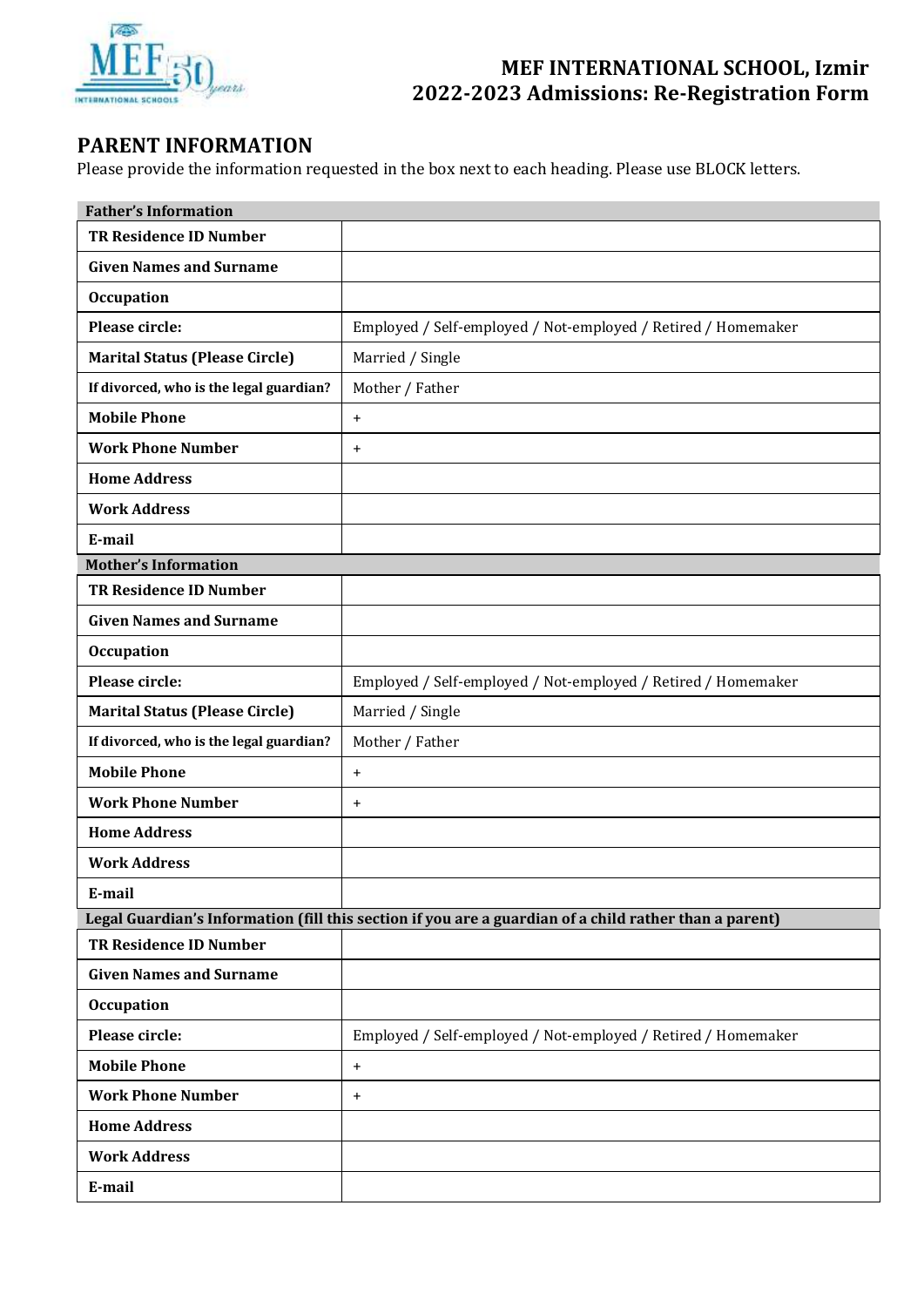

### **SCHOOL FEES PAYMENT AGREEMENT FORM**

I have reviewed the MEF IS Payment Policy and I agree to pay the placement fee for each child I enroll. I request a payment plan for the established school fees.

| <b>Please tick</b> | <b>Payment Options</b>                           |  |
|--------------------|--------------------------------------------------|--|
|                    | I will pay the tuition amount in 5 installments. |  |
|                    | I will pay the tuition in full.                  |  |

I understand that I will need to sign for the payment plan in person at the Admissions Office. I understand that my enrolment will not be considered complete until I sign the payment plan.

### Name of Parent Responsible for making payments: \_\_\_\_\_\_\_\_\_\_\_\_\_\_\_\_\_\_\_\_\_\_\_\_\_\_\_\_\_\_\_\_\_\_

**If your COMPANY/CONSULATE in Turkey is paying the school fees of your child(ren) and requires invoice/receipt/fatura in the name of the company, please complete:**

| Name and Address of the Company/Consulate:                                                                      |             |  |
|-----------------------------------------------------------------------------------------------------------------|-------------|--|
| Tax Office:                                                                                                     | Tax Number: |  |
| Please check with your company and indicate whether they require <b>e-fatura</b> or not: <b>YES</b> / <b>NO</b> |             |  |

### **STATEMENT OF FINANCIAL OBLIGATIONS**

I, the undersigned, certify that I understand and hereby agree to the terms and conditions stated in the MEF INTERNATIONAL SCHOOL PAYMENT POLICY. I will pay the placement fee upon confirmation of enrolment. I undertake the responsibility of paying the tuition amount by the designated due date(s). If my company is paying my child(ren)'s school fees, I agree to follow-up payments with the responsible department/person in my company and I will ensure that payments are made by designated due date(s). I understand that ultimate financial obligation rests with me should my company fail to pay the school fees of my child(ren).

| Name of Parent who completed this form: |       |
|-----------------------------------------|-------|
| Signature:                              | Date: |